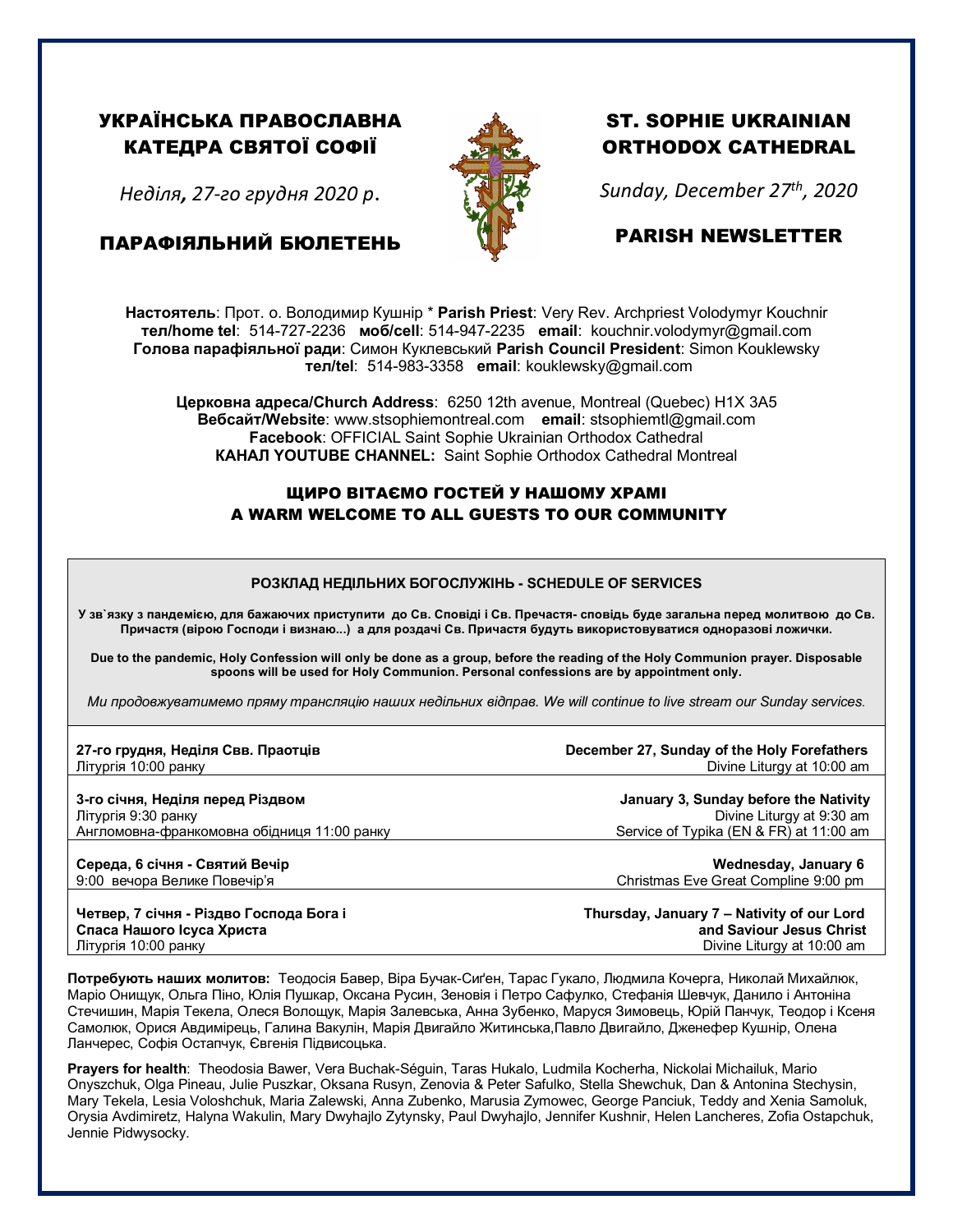| ПАРАФІЯЛЬНІ ПОДІЇ ТА ОГОЛОШЕННЯ                                                                                                                                                                                                                                                                                                                                                                                                                                                   | <b>PARISH EVENTS AND ANNOUNCEMENTS</b>                                                                                                                                                                                                                                                                                                                                                                                                                                                                                                                                                                                                                                                         |
|-----------------------------------------------------------------------------------------------------------------------------------------------------------------------------------------------------------------------------------------------------------------------------------------------------------------------------------------------------------------------------------------------------------------------------------------------------------------------------------|------------------------------------------------------------------------------------------------------------------------------------------------------------------------------------------------------------------------------------------------------------------------------------------------------------------------------------------------------------------------------------------------------------------------------------------------------------------------------------------------------------------------------------------------------------------------------------------------------------------------------------------------------------------------------------------------|
| ПРИСУТНІСТЬ НА ЛІТУРГІЇ: Щоб не перевищувати<br>ліміт у 25 осіб (згідно з директивами уряду Квебеку),<br>для відвідування недільної Літургії Вам потрібно<br>зареєструватися до 12 години суботи (днем<br>раніше) у Анни Малиновської за номером (514) 232-<br>2818 aбо home_anna@hotmail.com                                                                                                                                                                                     | <b>CHURCH ATTENDANCE:</b> In order to not exceed 25 people (according<br>to Quebec government directives), to attend Sunday Liturgy you are<br>required to preregister by Saturday 12 pm of the week of the Liturgy<br>with Anna Malynowsky (Анна Малиновська) at (514) 232-2818<br>or home_anna@hotmail.com                                                                                                                                                                                                                                                                                                                                                                                   |
| РЕЄСТРАЦІЯ ДО РІЗДВЯНИХ БОГОСЛУЖІНЬ<br>6 січня (Велике повечір'я, 21:00) та 7 (Божественна<br>Літургія, 10:00), приймаються між 3 та 6 січня, до<br>12:00.                                                                                                                                                                                                                                                                                                                        | <b>CHRISTMAS SERVICES REGISTRATION for January 6 (Great</b><br>Complines, 9pm) and 7 (Christmas Divine Liturgy, 10am) accepted<br>between January 3 and 6, till 12pm.                                                                                                                                                                                                                                                                                                                                                                                                                                                                                                                          |
| РЕЄСТРАЦІЯ ДО БОГОСЛУЖІНЬ НА<br>БОГОЯВЛЕННЯ 18 січня (Велике повечір'я, 18:00) та<br>19 (Божественна Літургія, 10:00), приймаються між<br>13 та 16 січня, до 12:00.                                                                                                                                                                                                                                                                                                               | <b>THEOPHANY SERVICES REGISTRATION for January 18 (Great</b><br>Complines, 6pm) and 19 (Divine Liturgy, 10am) accepted between<br>January 13 and 16, till 12pm.                                                                                                                                                                                                                                                                                                                                                                                                                                                                                                                                |
| КАНАЛ YOUTUBE "Saint Sophie Orthodox<br>Cathedral Montreal: Ми транслюємо наші<br>Божественні Літургії з YouTube. Підпишіться!                                                                                                                                                                                                                                                                                                                                                    | YOUTUBE CHANNEL "Saint Sophie Orthodox Cathedral Montreal"<br>We are streaming our services from YouTube. Please subscribe!                                                                                                                                                                                                                                                                                                                                                                                                                                                                                                                                                                    |
| ПАНАХИДА відслужиться після Літургіїї у 6 річницю<br>упокоєння за покійну Зою Роніш. Вічна її пам'ять.                                                                                                                                                                                                                                                                                                                                                                            | <b>MEMORIAL SERVICE</b> will be held after the Divine Liturgy on the 6th<br>anniversary of the repose of Zoya Ronish. May her memory be eternal.                                                                                                                                                                                                                                                                                                                                                                                                                                                                                                                                               |
| СПОЧИЛА У ГОСПОДІ З глибоким сумом<br>повідомляємо, що відійшла у вічність Анастасія<br>Онищук (з дому Кушнір) у понеділок, 21 грудня 2020<br>року. Залишила в смутку чоловіка Маріо, (проживши<br>в шлюбі 61 рік) синів, Тимофія, невістку Сільвію,<br>Григорія, невістку Варвару, внуків Етан і Захарія,<br>племіників і племіниць в Україні, друзів в Канаді,<br>США, Франції та Польщі.                                                                                       | <b>REPOSED IN THE LORD</b> It is with sadness we inform you that<br>Anastasia Onyszchuk (née Kushnir) reposed in the Lord on Monday,<br>December 21, 2020. Wife to her loving husband of 61 years Mario<br>Onyszchuk, mother to the late Ivan and sons Tim (Silvia) and Greg<br>(Barbara); grandmother to Ethan and Zachary, her family will mourn her<br>falling asleep.                                                                                                                                                                                                                                                                                                                      |
| Покійна любила подорожувати, сімейні зустрічі, книги<br>та проводити час на дачі в Ґлен Саттин, поратися<br>саду, збирати ягоди та спостерігати за птахами.<br>Багато років брала участь у книжковому ярмарку<br>McGil, була членом Товариства Jane Austen Society,<br>співавторкою книги Rediscovering McGill's Heritage.<br>Покійна була членом церковній раді. Завжди спокійна,<br>ввічлива, інтелігентна, добра та глибоко віруюча-<br>такою вона залишиться в нашій пам'яті. | Known more familiarly by the name of Nancy, she will be missed by her<br>brothers, cousins, nephews, nieces, extended family and friends here in<br>Canada, the Unites States, France, Poland and Ukraine. Nancy loved to<br>travel, family get-togethers, books and spending time at the cottage in<br>Glen Sutton, gardening, picking berries and watching the birds. She<br>was active with the McGill Book Fair for many years. She was a<br>member of the Jane Austen Society and co-authored a book in 1997:<br>Rediscovering McGill's Heritage. Nancy served on parish council at St.<br>Sophie's church. She was a very good and kind person, very intelligent<br>and a deep believer. |
| Якщо ви бажаєте пожертвувати на нев'янучий вінок<br>в пам'ять Анастасії, можна надсилати на ім'я<br>Катедри Святої Софії, 6250 12e avenue, Montréal,<br>Québec, H1X 3A5, або будь-яку іншу благодійну<br>організацію на ваш вибір.                                                                                                                                                                                                                                                | If you wish to make a donation in Anastasia's memory, please consider<br>St. Sophie's Ukrainian Orthodox Cathedral, 6250 12th Avenue,<br>Montreal, Quebec, H1X 3A5, or a charity of your choice.                                                                                                                                                                                                                                                                                                                                                                                                                                                                                               |
| Похорон відбудеться з похоронного заведення Alfred<br>Dallaire Memoria в суботу, 26 грудня 2020 р. 10:30.                                                                                                                                                                                                                                                                                                                                                                         | The funeral will be held from Alfred Dallaire on Bellechasse St. on<br>Saturday, December 26, 2020 at 10:30 am.                                                                                                                                                                                                                                                                                                                                                                                                                                                                                                                                                                                |
| Висловлюємо наше співчуття дітям, внукам, друзям<br>та всій родині. Вічна її пам'ять.                                                                                                                                                                                                                                                                                                                                                                                             | Sincere condolences to her family and friends. May her memory be<br>eternal.                                                                                                                                                                                                                                                                                                                                                                                                                                                                                                                                                                                                                   |
| ВІДВІДИНИ З ЙОРДАНСЬКОЮ ВОДОЮ<br>(БОГОЯВЛЕННЯ, 19 СІЧНЯ) 2021 В умовах<br>пандемії цього року відвідини домівок з Йорданською<br>водою буде за особистими домовленостями. Якщо<br>ви бажаєте, щоб о. Володимир відвідав вас і<br>благословив вашу оселю, просимо зверніться до пані<br>Олі Ковч (514) 722-1579.                                                                                                                                                                   | JORDAN HOME BLESSINGS (THEOPHANY, JANUARY 19) Due to<br>the pandemic Fr. Volodymyr will bless homes with Holy Water only<br>upon request. To schedule an appointment, please call Olga Kowcz<br>(514) 722-1579.                                                                                                                                                                                                                                                                                                                                                                                                                                                                                |